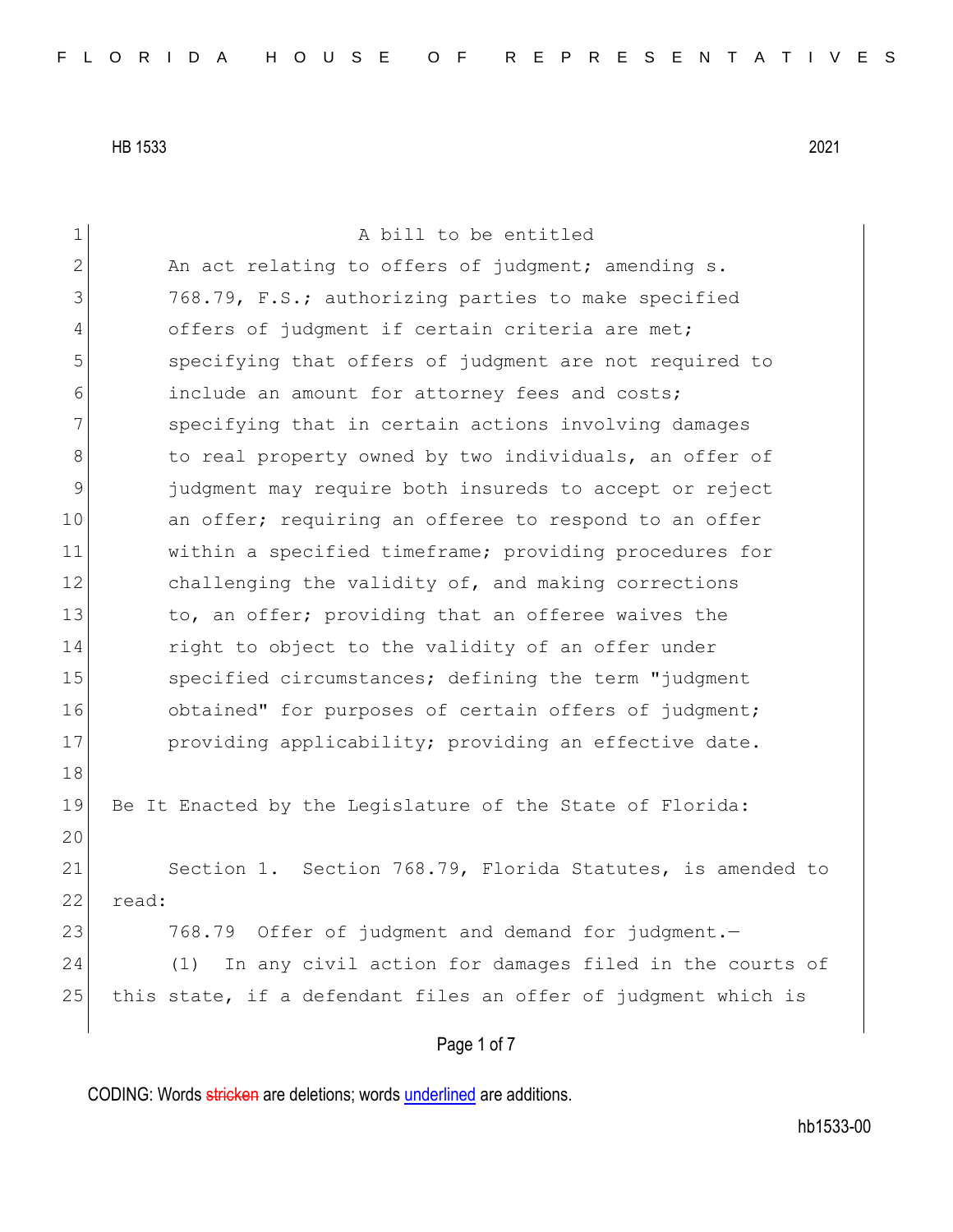26 not accepted by the plaintiff within 30 days, the defendant 27 shall be entitled to recover reasonable costs and attorney's 28 fees incurred by her or him or on the defendant's behalf 29 pursuant to a policy of liability insurance or other contract 30 from the date of filing of the offer if the judgment is one of 31 no liability or the judgment obtained by the plaintiff is at 32 least 25 percent less than such offer, and the court shall set 33 off such costs and attorney attorney's fees against the award. 34 Where such costs and attorney attorney's fees total more than 35 the judgment, the court shall enter judgment for the defendant 36 against the plaintiff for the amount of the costs and fees, less 37 the amount of the plaintiff's award. If a plaintiff files a 38 demand for judgment which is not accepted by the defendant 39 within 30 days and the plaintiff recovers a judgment in an 40 amount at least 25 percent greater than the offer, she or he 41 shall be entitled to recover reasonable costs and attorney 42 attorney's fees incurred from the date of the filing of the 43 demand. If rejected, neither an offer nor demand is admissible 44 in subsequent litigation, except for pursuing the penalties of 45 this section.

46 (2) The making of an offer of settlement which is not 47 accepted does not preclude the making of a subsequent offer.

48 (3) A party may make an offer of judgment that only 49 identifies the total amount of indemnity or damages. The offer 50 must stipulate that entitlement to attorney fees and costs will

# Page 2 of 7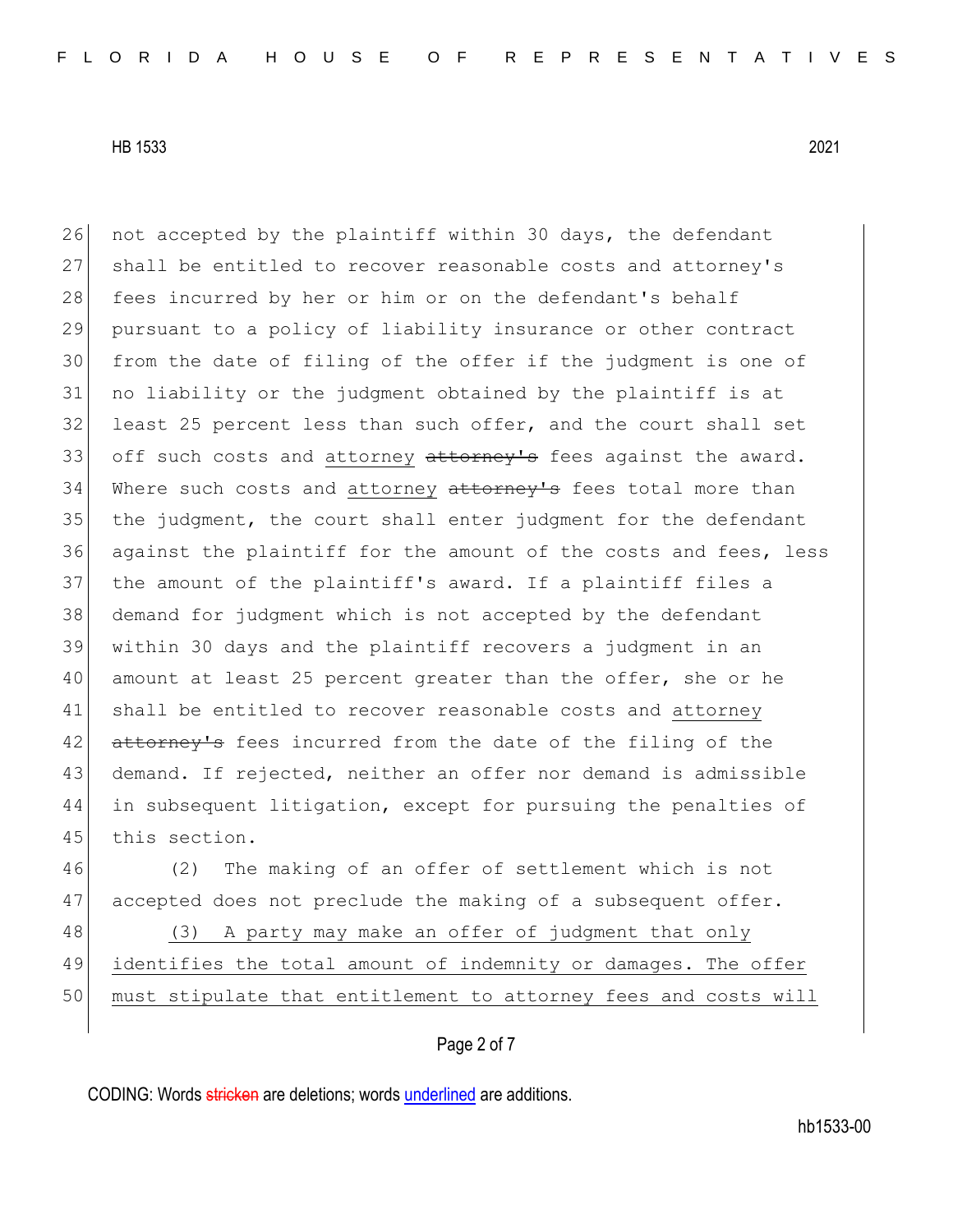| 51 | be established at a later time by the parties, the court, or an  |
|----|------------------------------------------------------------------|
| 52 | arbitrator. An offer of judgment is not required to specify an   |
| 53 | amount for attorney fees and costs. Following such an offer,     |
| 54 | either party may elect mandatory binding arbitration which must  |
| 55 | occur no later than 45 days after the date of offer acceptance   |
| 56 | or on a later date agreed to by the parties.                     |
| 57 | An offer must:<br>(4)                                            |
| 58 | Be in writing and state that it is being made pursuant<br>(a)    |
| 59 | to this section.                                                 |
| 60 | Name the party making it and the party to whom it is<br>(b)      |
| 61 | being made.                                                      |
| 62 | (c) State with particularity the amount offered to settle        |
| 63 | a claim for punitive damages, if any.                            |
| 64 | (d) State its total amount.                                      |
| 65 |                                                                  |
| 66 | The offer shall be construed as including all damages which may  |
| 67 | be awarded in a final judgment, unless it is an offer of         |
| 68 | judgment that stipulates that entitlement to attorney fees and   |
| 69 | costs will be established at a later time by the parties, the    |
| 70 | court, or an arbitrator.                                         |
| 71 | $(5)$ $(3)$ An The offer shall be served on upon the party to    |
| 72 | whom it is made, but it may shall not be filed unless it is      |
| 73 | accepted or unless filing is necessary to enforce the provisions |
| 74 | of this section. In an action involving damages to real property |
| 75 | that is jointly owned by two individuals who are insureds, an    |
|    |                                                                  |

# Page 3 of 7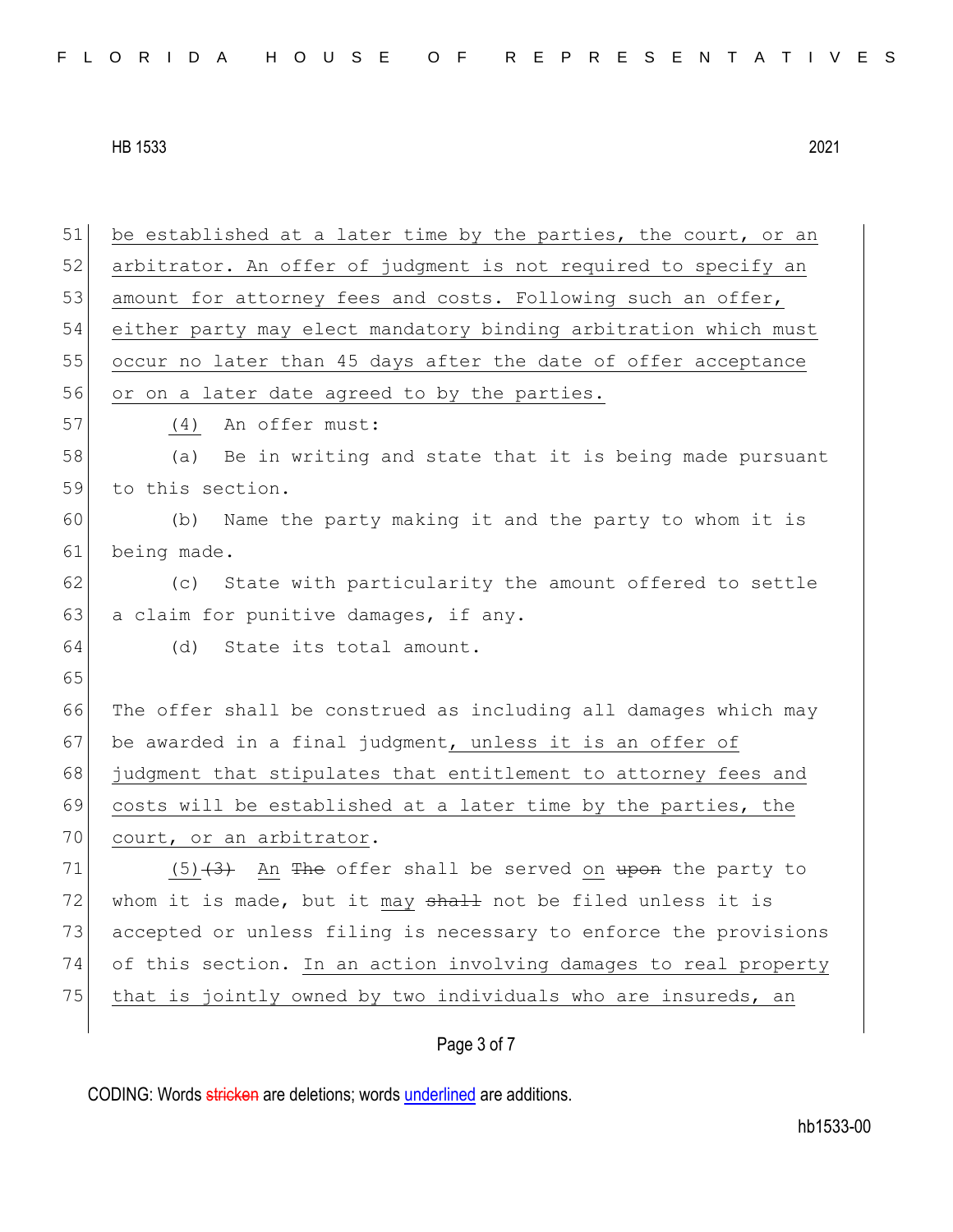Page 4 of 7 76 offer of judgment that is served on both insureds may require 77 that both insureds either accept or reject the offer. 78 (6) $(4)$  An offer shall be accepted by filing a written 79 acceptance with the court within 30 days after service. Upon 80 filing of both the offer and acceptance, the court has full 81 jurisdiction to enforce the settlement agreement. Within 30 days 82 after an offer is served, the offeree must notify the offeror of 83 any grounds for challenging the validity of the offer. The 84 grounds for challenging the validity of the offer must be in 85 writing and stated with specificity to enable the offeror to 86 reevaluate the offer and make corrections, if warranted. If the 87 offeree fails to timely notify the offeror in writing of the 88 grounds for challenging the validity of the offer, the offeree 89 waives the right to object to the validity of the offer. 90  $(7)$   $(5)$  An offer may be withdrawn in writing which is 91 served before the date a written acceptance is filed. Once 92 withdrawn, an offer is void. 93 (8) $(6)$  Upon motion made by the offeror within 30 days 94 after the entry of judgment or after voluntary or involuntary 95 dismissal, the court shall determine the following: 96 (a) If a defendant serves an offer which is not accepted 97 by the plaintiff, and if the judgment obtained by the plaintiff 98 is at least 25 percent less than the amount of the offer, the 99 defendant shall be awarded reasonable costs, including 100 investigative expenses, and attorney attorney's fees, calculated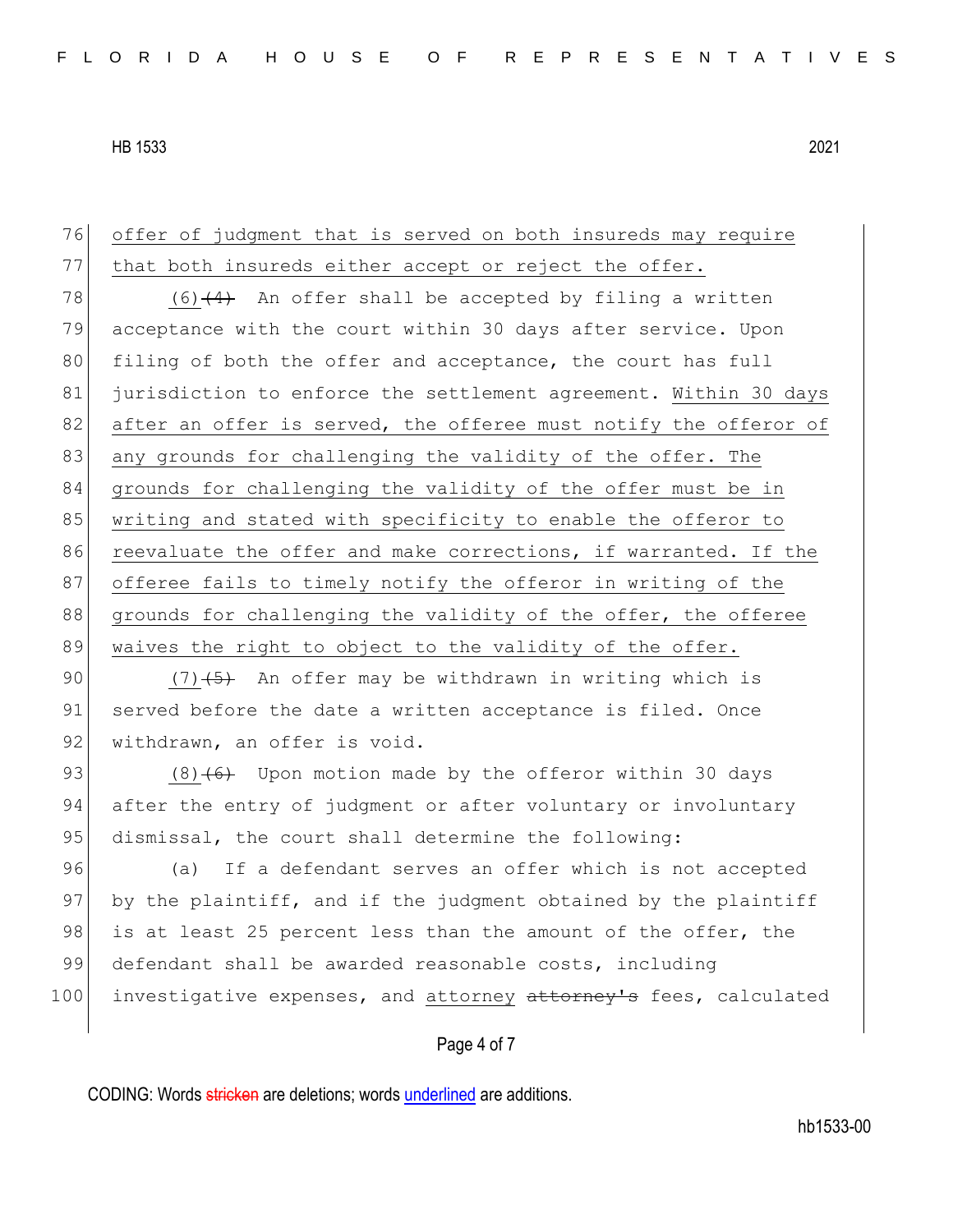116

101 in accordance with the guidelines promulgated by the Supreme 102 Court, incurred from the date the offer was served, and the 103 court shall set off such costs in attorney attorney's fees 104 against the award. When such costs and attorney attorney's fees 105 total more than the amount of the judgment, the court shall 106 enter judgment for the defendant against the plaintiff for the 107 amount of the costs and fees, less the amount of the award to 108 the plaintiff.

109 (b) If a plaintiff serves an offer which is not accepted 110 by the defendant, and if the judgment obtained by the plaintiff 111 is at least 25 percent more than the amount of the offer, the 112 plaintiff shall be awarded reasonable costs, including 113 investigative expenses, and attorney attorney's fees, calculated 114 in accordance with the guidelines promulgated by the Supreme 115 Court, incurred from the date the offer was served.

117 For purposes of the determination required by paragraph (a), the 118 term "judgment obtained" means the amount of the net judgment 119 entered, plus any postoffer collateral source payments received 120 or due as of the date of the judgment, plus any postoffer 121 settlement amounts by which the verdict was reduced. For 122 purposes of the determination required by paragraph (b), the 123 term "judgment obtained" means the amount of the net judgment 124 entered, plus any postoffer settlement amounts by which the 125 verdict was reduced. For purposes of the determination required

# Page 5 of 7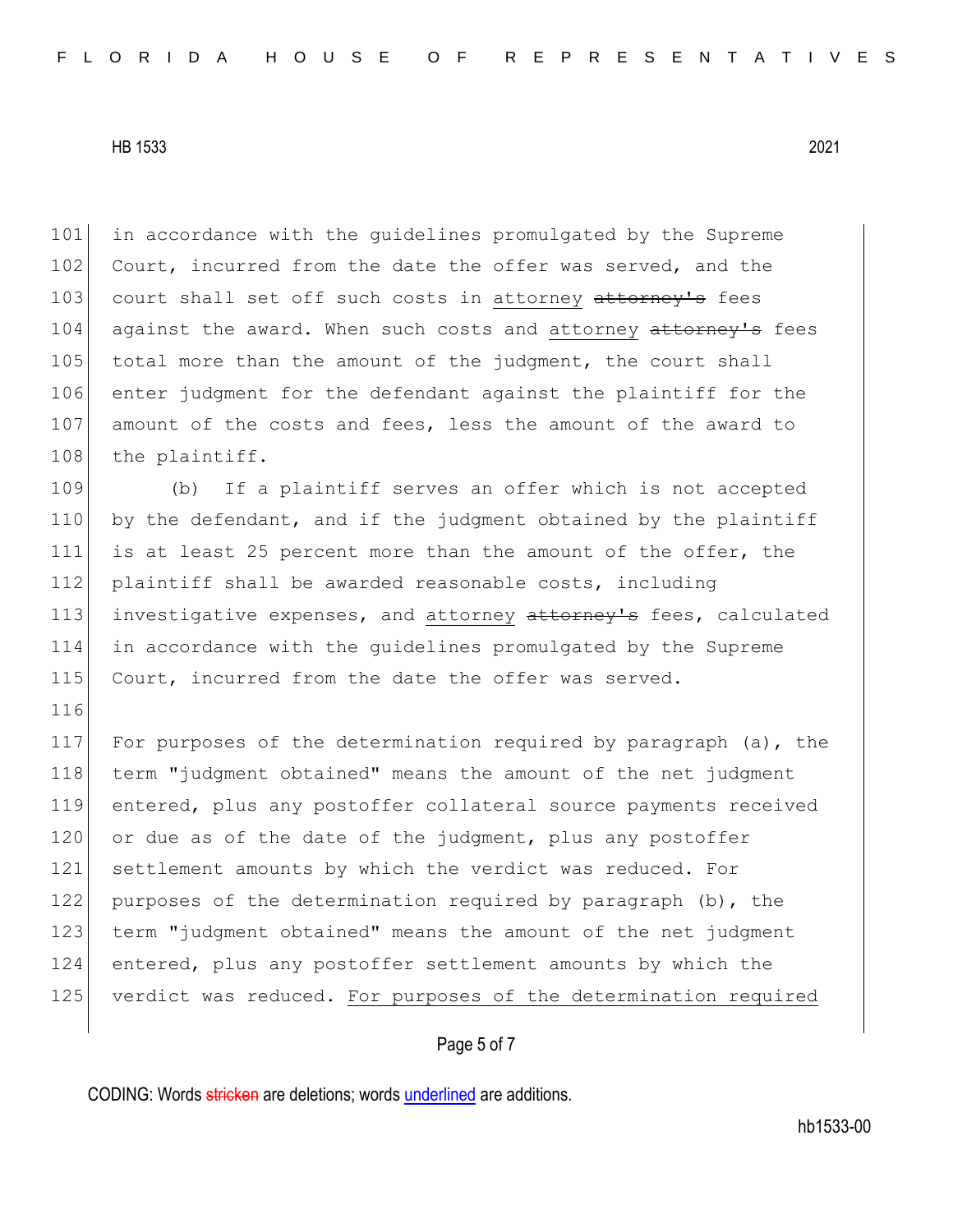Page 6 of 7 126 by paragraph (a), for an offer of judgment that stipulates that 127 entitlement to attorney fees and costs will be established at a 128 later time by the parties, the court, or an arbitrator, the term 129 "judgment obtained" means the total amount of damages, if any, 130 but does not include any amount awarded for attorney fees and 131 costs. 132 (9) $(7)$  (a) If a party is entitled to costs and fees 133 pursuant to the provisions of this section, the court may, in 134 its discretion, determine that an offer was not made in good 135 faith. In such case, the court may disallow an award of costs 136 and attorney's fees. 137 (b) When determining the reasonableness of an award of 138 attorney's fees pursuant to this section, the court shall 139 consider, along with all other relevant criteria, the following 140 additional factors: 141 1. The then apparent merit or lack of merit in the claim. 142 2. The number and nature of offers made by the parties. 143 3. The closeness of questions of fact and law at issue. 144 4. Whether the person making the offer had unreasonably 145 refused to furnish information necessary to evaluate the 146 reasonableness of such offer. 147 5. Whether the suit was in the nature of a test case 148 presenting questions of far-reaching importance affecting 149 nonparties. 150 6. The amount of the additional delay cost and expense